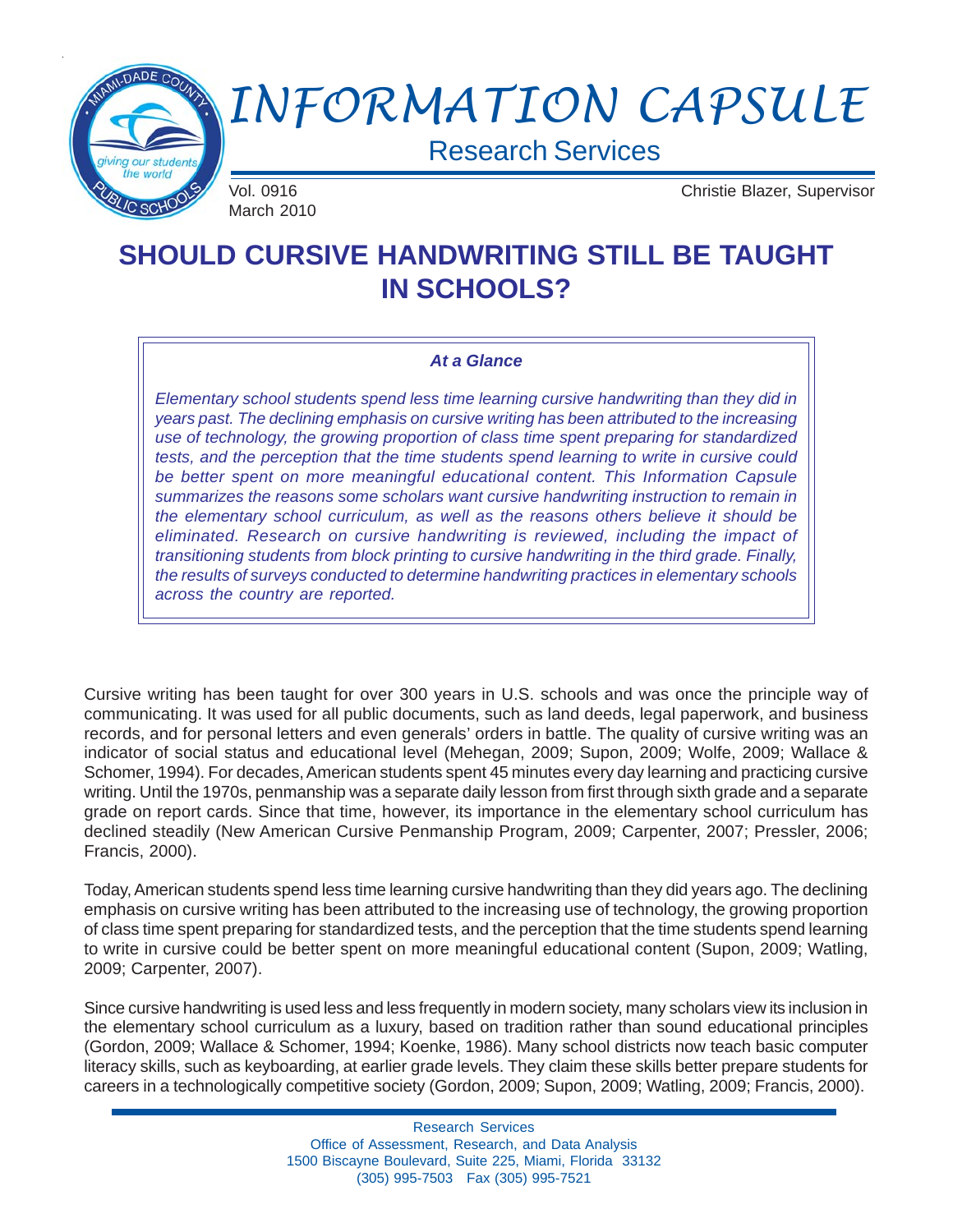Teachers maintain that the demands of modern education make it almost impossible to fit cursive handwriting into the curriculum. Primary school teachers are now required to teach drug awareness, health, character education, and other subjects that once were not part of the curriculum (Amandolare, 2009; Downs, 2009; Kratzig, 2008). In addition, preparation for standardized tests tends to dominate class time, pushing other subjects to the side (Downs, 2009; Lausch, 2009; Suddath, 2009; Watling, 2009; Kratzig, 2008).

Fewer and fewer teachers know how to write cursive themselves. Only a limited number of teacher education programs in the U.S. address handwriting instruction. In addition to courses in the content major, teacher education programs offer courses on inclusion, technology, diversity, and special needs students, leaving little time for penmanship (Supon, 2009; Carpenter, 2007; Starr, 2005; Troyer, 2005). Graham and associates (2007) administered a survey to a random sample of elementary school teachers from across the U.S. and found that only 12 percent of the respondents reported that they had taken a course in how to teach cursive writing. The researchers concluded that this lack of knowledge leads to inadequate and inconsistent handwriting instruction.

The debate over the value of handwriting instruction didn't start with the introduction of the computer; it dates back to the debut of the Remington typewriter in 1873 and is revived with each new technological advance, including the Dictaphone, the Xerox machine, and finally, computers (Mehegan, 2009; Kelley, 2007; Mehta, 2006). The following sections of this report summarize the key points made by proponents and critics in the discussion of whether or not to include cursive handwriting instruction in the elementary school curriculum.

# **Reasons to Teach Cursive Handwriting**

Advocates provide the following reasons for including cursive handwriting in the elementary school curriculum:

• **Learning cursive writing helps students develop reading, communication, and fine motor skills.** A number of reading specialists believe there is a direct link between the process of learning to write in cursive and the ability to read fluently (New American Cursive Penmanship Program, 2009; Owens, 2009; Troyer, 2005). Several studies also suggest that cursive writing improves the fluidity of thought in written communication (New American Cursive Penmanship Program, 2009; Pressler, 2006) and helps to develop students' fine motor skills, including hand-eye coordination (Gordon, 2009; Troyer, 2005; Veigle, 2000).

Some researchers recommend teaching cursive handwriting prior to block printing. They maintain that students have the capability to learn cursive writing at a young age, pointing to the fact that prior to the 1970s, U.S. students were taught cursive in the first grade. Advocates contend that learning cursive first allows students to write letters fluidly from memory, leading to increased writing speed and the ability to better focus on content (New American Cursive Penmanship Program, 2009; Blumenfeld, 1994). Blumenfeld (1994) also noted that it takes time and supervision to help students develop good cursive handwriting and teachers have that time in first grade, not in third grade.

• **Students must be able to read cursive handwriting.** Wolfe (2009) stated: "The first edge of a gigantic wave of U.S. students graduating from high school who no longer get much handwriting instruction in the primary grades is just hitting the workplace. Not only will these students struggle with writing cursive - they can't read it either." Graham (2009) noted that studying for a test is difficult when students can't read their own notes. Scholars point out that without instruction in cursive handwriting, students won't be able to read historical documents such as the Declaration of Independence. They claim this will compromise the accuracy of future historical research (Gordon, 2009; Suddath, 2009; Pressler, 2006).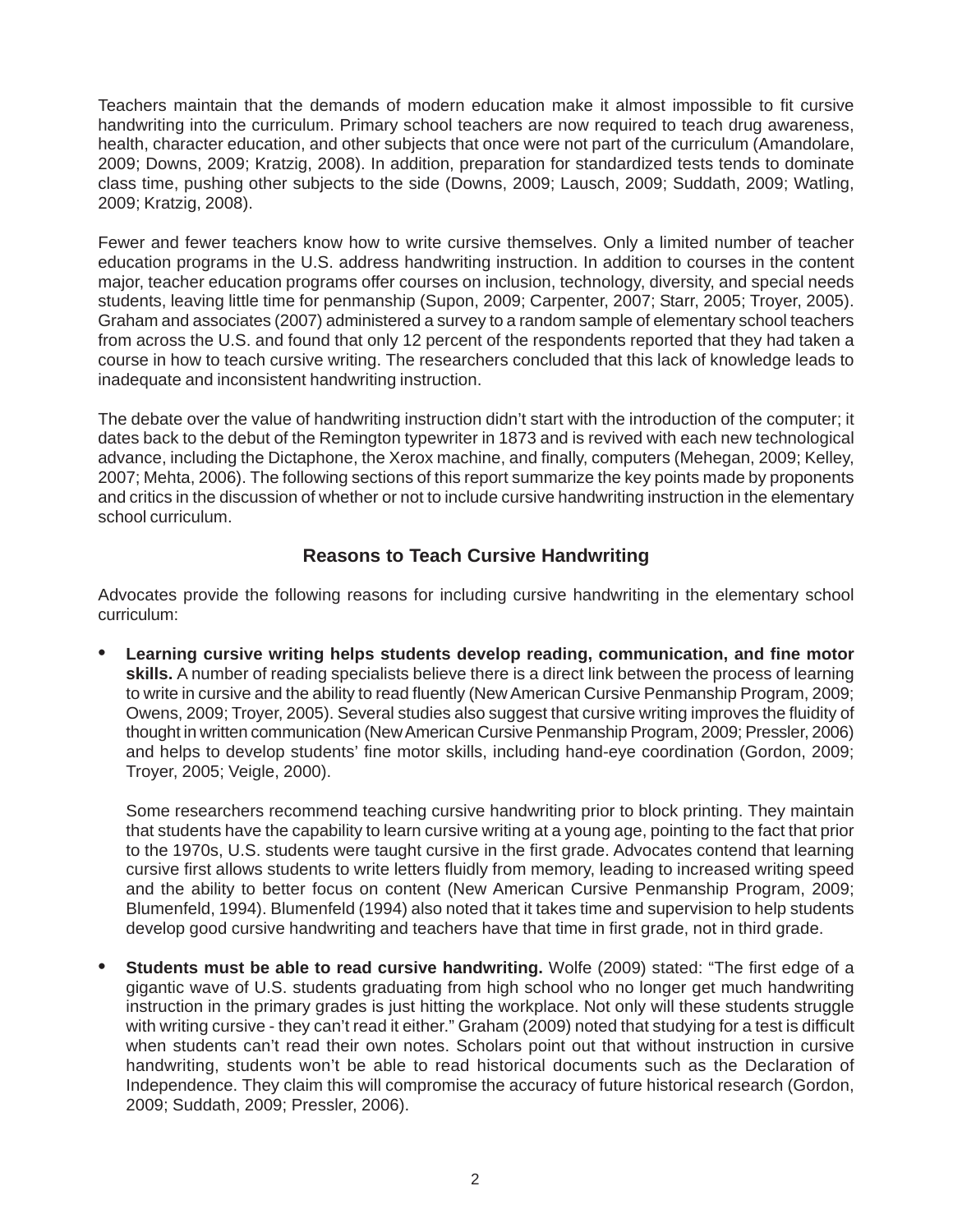- **Cursive writing receives higher marks.** While multiple studies have found that neatly written papers receive higher marks than papers with messy handwriting (Gordon, 2009; Graham, 2009), some researchers also suggest that papers written in cursive receive higher marks than those written in block, or manuscript, style. College Board data on the writing section of the SAT revealed that students who wrote their 2006 essays in cursive scored slightly higher than those who used other types of handwriting (Carpenter, 2007).
- **Students can write in cursive faster than they can print.** It may actually take students longer to print than to write in cursive, which is a disadvantage for students when they are taking notes or writing essays for a test (Graham, cited in Pressler, 2006).
- **Illegible writing creates problems for society.** Gladstone (cited in Starr, 2005) noted that illegible handwriting creates many problems, including undeliverable tax refunds, letters and packages sent to wrong addresses, and employee mistakes in the various professional fields. A report released by the National Academies of Science's Institute of Medicine stated that doctors' poor handwriting is responsible for the deaths of over 7,000 people each year. The deaths are attributed to illegible handwriting and unclear abbreviations and dosage indications on some of the 3.2 billion prescriptions written in the U.S. every year (Caplan, 2007).

### **Reasons to Eliminate the Teaching of Cursive Handwriting**

Many experts believe cursive writing should no longer be included in the elementary school curriculum. They cite the following reasons:

- **Cursive writing is becoming irrelevant and obsolete.** Scholars maintain that block printing has become an accepted form of handwriting and that most written communication is now typed (Amandolare, 2009; Amos, 2009; Lausch, 2009; Koenke, 1986). Many individuals, especially young people, don't see any reason to spend their time and effort writing a message out by hand when it can be sent electronically in seconds (Breen, 2009). When handwritten essays were introduced on the SAT in 2006, only 15 percent of the almost 1.5 million students who took the test wrote their answers in cursive. The rest printed in block letters (Wolfe, 2009). The New American Cursive Penmanship Program (2009) reported on a 2007 national survey that found only 16 percent of high school seniors indicated that they wrote in cursive. Even the Emily Post Institute, in its recommendation that thank-you notes be handwritten, says it doesn't matter whether the note is in cursive or print, as long as it is neat (Suddath, 2009). Gladstone (cited in Carpenter, 2007) suggested that traditional cursive writing be offered to students as an elective in middle or senior high school.
- **Standardized tests don't require cursive writing.** On standardized tests, students can write their answers in any form of handwriting they choose. In fact, the National Assessment of Educational Progress' 2011 writing test will require eighth and eleventh graders to compose on computers, with fourth graders following in 2019 (Breen, 2009; Supon, 2009; Pressler, 2006). In addition, textbooks and other materials students read are written in block print (Graham, 2009; Suddath, 2009).
- **Typing is more efficient.** Graham (cited in Carpenter, 2007) stated that typing uses a slightly easier set of motor skills than writing. He maintained that if young students spend less time thinking about their handwriting and more time writing they will have longer compositions and better grammar and planning. Graham (cited in Breen, 2009) also emphasized that it is more important for students to focus on their ideas and the composition of their writing instead of how they form letters.
- **Cursive writing is very difficult for some students.** Certain students, such as those with learning difficulties or poor motor skills, struggle with cursive handwriting (Pressler, 2006). Left handed students, in particular, appear to have extra challenges learning cursive writing (Supon, 2009). Dysgraphia is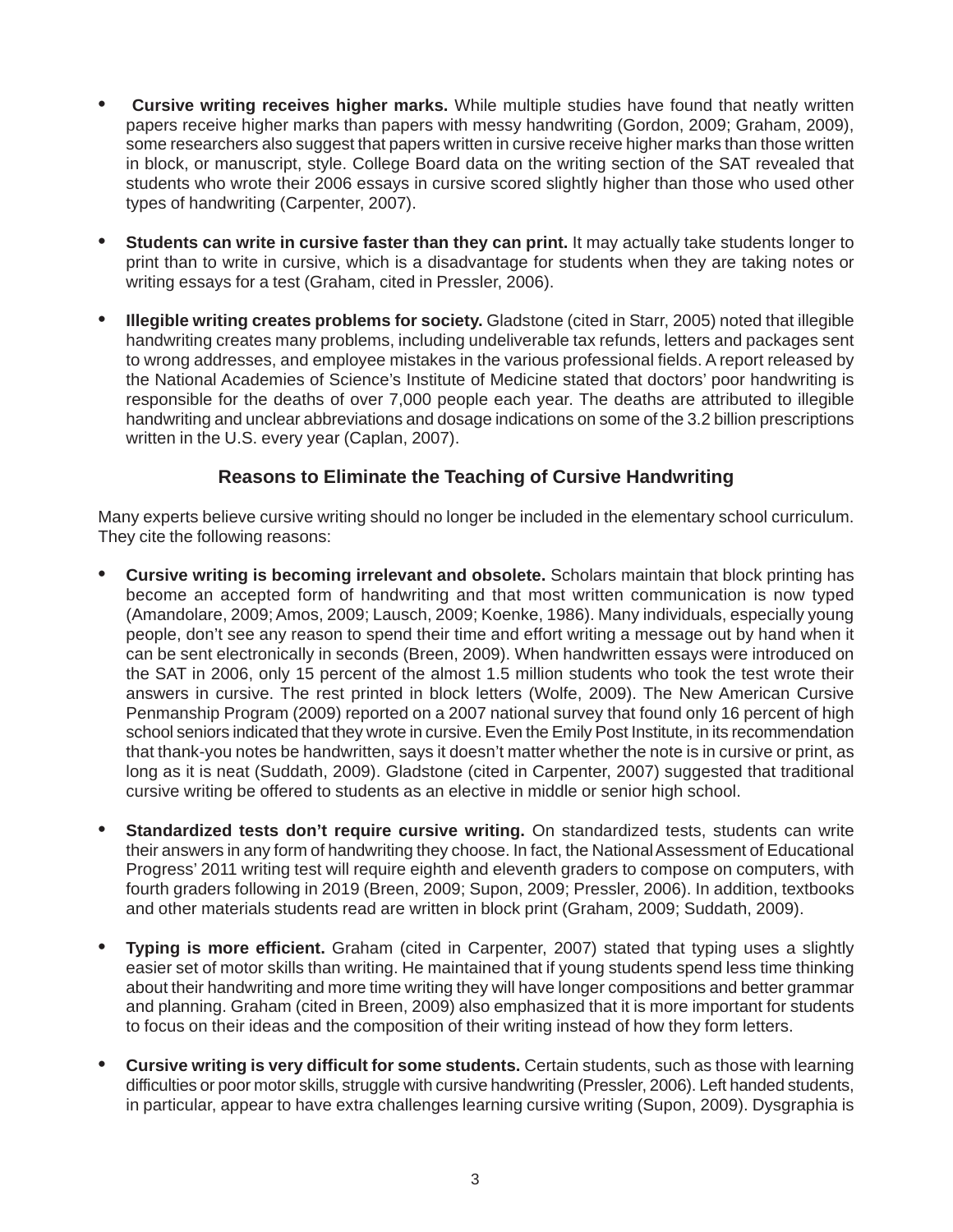the term for an official learning disability in which a student has a neurological disorder that causes a deficiency in the ability to write, unrelated to intellectual ability (Steinbach, 2008; MedicineNet.com, 1999).

• **The transition from manuscript to cursive writing interferes with the development of students' handwriting skills.** Students typically learn print in kindergarten, with instruction in cursive handwriting beginning in the third grade. Studies suggest that the process of transitioning from print to cursive handwriting interferes with children's ability to compose and diminishes the number of words they write and the number of ideas they generate (Wallace & Schomer, 1994). Gladstone (cited in Carpenter, 2007) stated: "You don't teach someone English by first teaching them Chinese." She also compared transitioning from manuscript to cursive handwriting to teaching math entirely in Roman numerals up until third grade, then switching to Arabic numerals.

## **Research on Teaching Cursive Handwriting**

Research justifying the inclusion of cursive writing in the elementary school curriculum is limited. In general, studies have concluded that instruction in cursive handwriting helps to develop students' reading, communication, and fine motor skills and that students who complete tests and assignments in cursive may receive higher scores or grades than those who print their responses (Gordon, 2009; Graham, 2009; Carpenter, 2007; Troyer, 2005; Veigle, 2000). On the other hand, studies have found that typing, which uses an easier set of motor skills, allows students to spend more time focusing on the planning, grammar, and composition of their writing and less time thinking about how to form their letters (Graham, cited in Breen, 2009; Graham, cited in Carpenter, 2007).

Some researchers contend that teaching two forms of handwriting (manuscript and cursive) interferes with students' ability to generate ideas. Teaching one handwriting style is believed to better promote mastery of the handwriting process by increasing speed, improving legibility, and fostering automatic letter formation (Graham, 2009; Veigle, 2000; Wallace & Schomer, 1994). The New American Cursive Penmanship Program (2009), which advocates beginning penmanship instruction in the first grade, reported that studies have found that waiting to change from printing to cursive writing in the third grade slows students down to a first grade writing speed level for at least one year.

Steve Graham (2009), one of the nation's foremost researchers of handwriting, believes that students' fluency in handwriting is more important than the style of handwriting that is taught. He recommends, however, that instruction start with traditional manuscript, or block, letters for the following reasons:

- Before starting kindergarten and first grade, most children have already learned to write some letters from their parents or preschool teachers. Instruction in cursive writing means that children have to relearn many of the letters they can already write.
- Some research suggests that once manuscript writing is mastered, it can be written as fast as cursive, and usually more legibly.
- The teaching of traditional manuscript writing may facilitate reading development, since the material students read in the early grades is written in manuscript, not cursive.
- There is some evidence, though dated, that traditional manuscript is easier to learn than cursive writing.

Researchers have found that most students don't receive enough instruction to master either manuscript or cursive writing entirely and instead develop a writing style that is a hybrid of the two forms (Graff, 2010; Suddath, 2009; Veigle, 2000). In fact, Graham (cited in Tierney, 2007) reported that the fastest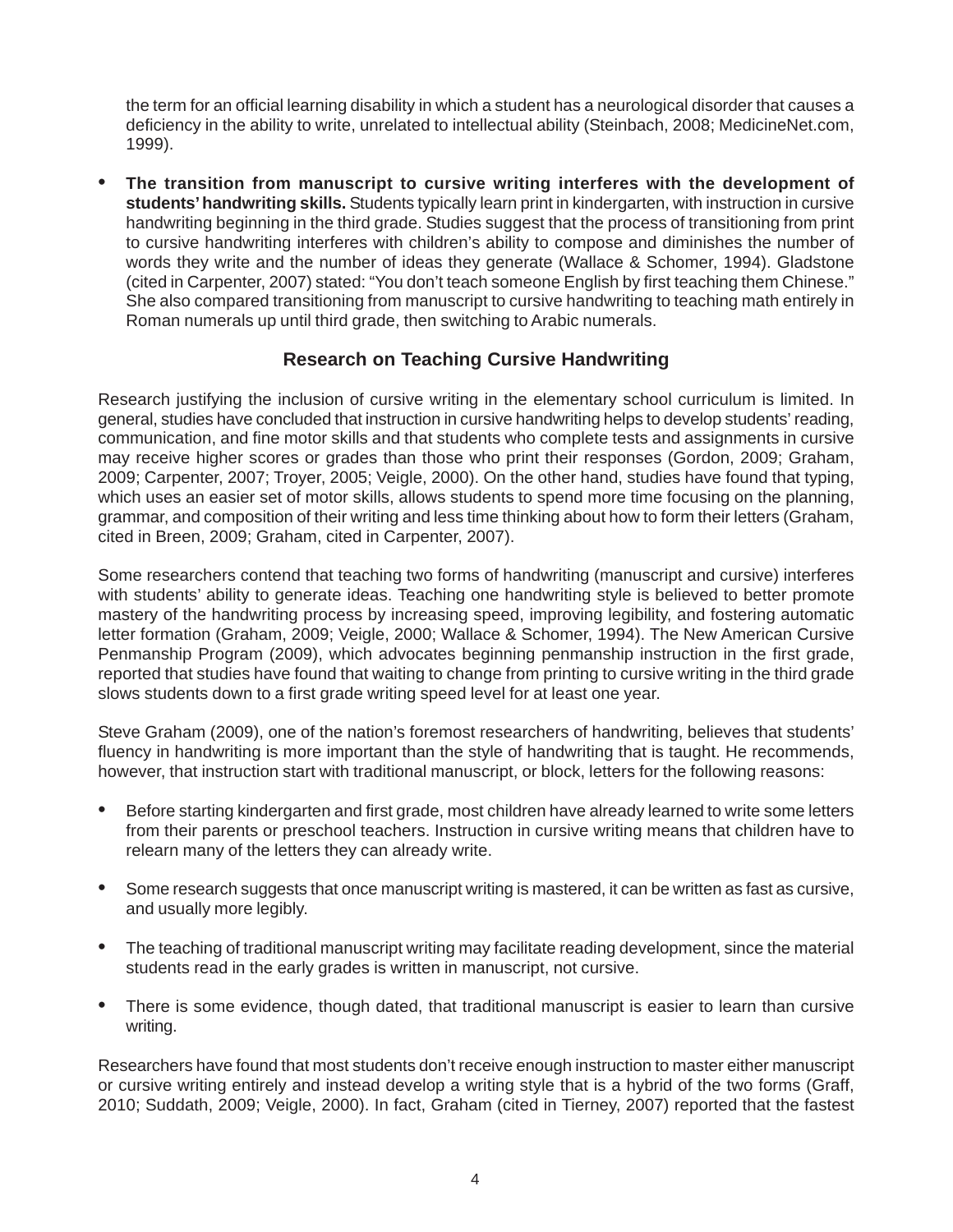hand writers actually use a mix of printed and cursive letters and that they gain speed without sacrificing legibility. His research found that half of students report using this hybrid approach.

Graham (cited in Carpenter, 2007) also stated that the most efficient way for anyone, including children, to record their thoughts is on the keyboard. He noted that especially with younger children, their hands aren't fast enough to keep up with their minds. A meta-analysis conducted by Graham and associates (cited in Tierney, 2007) found that in most studies, word processing had a positive impact on writing quality, compared to composing by hand. The average effect size of word processing on writing quality was moderate for students in general (0.51), but larger (0.70) for low-achieving writers. The researchers concluded that word processing was especially effective at enhancing the quality of compositions produced by low-achieving writers.

### **How Much Instruction in Cursive Handwriting are U.S. Students Receiving?**

Researchers agree that schools place less emphasis on cursive writing than in years past. Graham and associates (2007) concluded that "writing is just not part of the national agenda anymore." Similarly, Wolfe (2009) wrote that "cursive writing has been reduced to an independent study, an 'as-we-have-time' course in second or third grade."

Studies indicate that students receive cursive handwriting instruction for an average of 10-15 minutes per day in most U.S. schools, with instruction usually provided either in the latter part of second grade or in third grade. By grade 4, most schools have discontinued cursive instruction. As long as students write legibly, either printing or cursive is accepted in most classrooms (Graff, 2010; Suddath, 2009; Supon, 2009; Carpenter, 2007; Francis, 2000).

In the 1960s and 1970s, the Zaner-Bloser Company, which has been publishing a penmanship curriculum since 1904, recommended 40 minutes of handwriting instruction per day. By the 1980s, it suggested just 15 minutes. Zaner-Bloser offers course work through eighth grade but admits that schools rarely purchase materials beyond the third grade. In Zaner-Bloser's 2005 national survey, a majority of elementary school teachers reported spending one hour or less on handwriting per week (Suddath, 2009; Kelley, 2007).

According to a 2007 nationwide survey on handwriting instruction by researchers at Vanderbilt University (Graham et al., 2007), cursive handwriting is still widely taught in U.S. public and private schools. The researchers surveyed a random sample of approximately 200 teachers in grades 1-3 in all 50 states. Ninety percent of the responding teachers stated that their schools required instruction in handwriting. In schools that taught handwriting, 50 percent of second grade teachers and 90 percent of third grade teachers offered instruction in cursive handwriting. Teachers reported that they spent about 60 minutes per week, or 12-15 minutes per day, teaching cursive. Graham and colleagues (2007) cautioned that survey results were based on self-reported numbers and that a separate study with direct observation of 22 teachers in one school district found that far less time was devoted to cursive handwriting.

Graham and colleagues (2007) also reported that school districts varied significantly in the amount of handwriting instruction they provided to students. For example, the researchers visited second and third grade classrooms that offered virtually no instruction in cursive handwriting. In general, their observations of U.S. classrooms found that the emphasis in U.S. schools has shifted from the formation of letters to the ability to write legibly and efficiently. Other researchers have noted that cursive writing's declining importance in the curriculum is reflected by a lessening of the standards used to evaluate it. Over the years, the goal of teaching penmanship has shifted from "high quality" to "legibility" (Pressler, 2006; Wallace & Schomer, 1994).

Some states mandate penmanship instruction, while in other states emphasis on penmanship is a local decision and the amount of instruction varies by district, school, and even by classroom (Watling, 2009;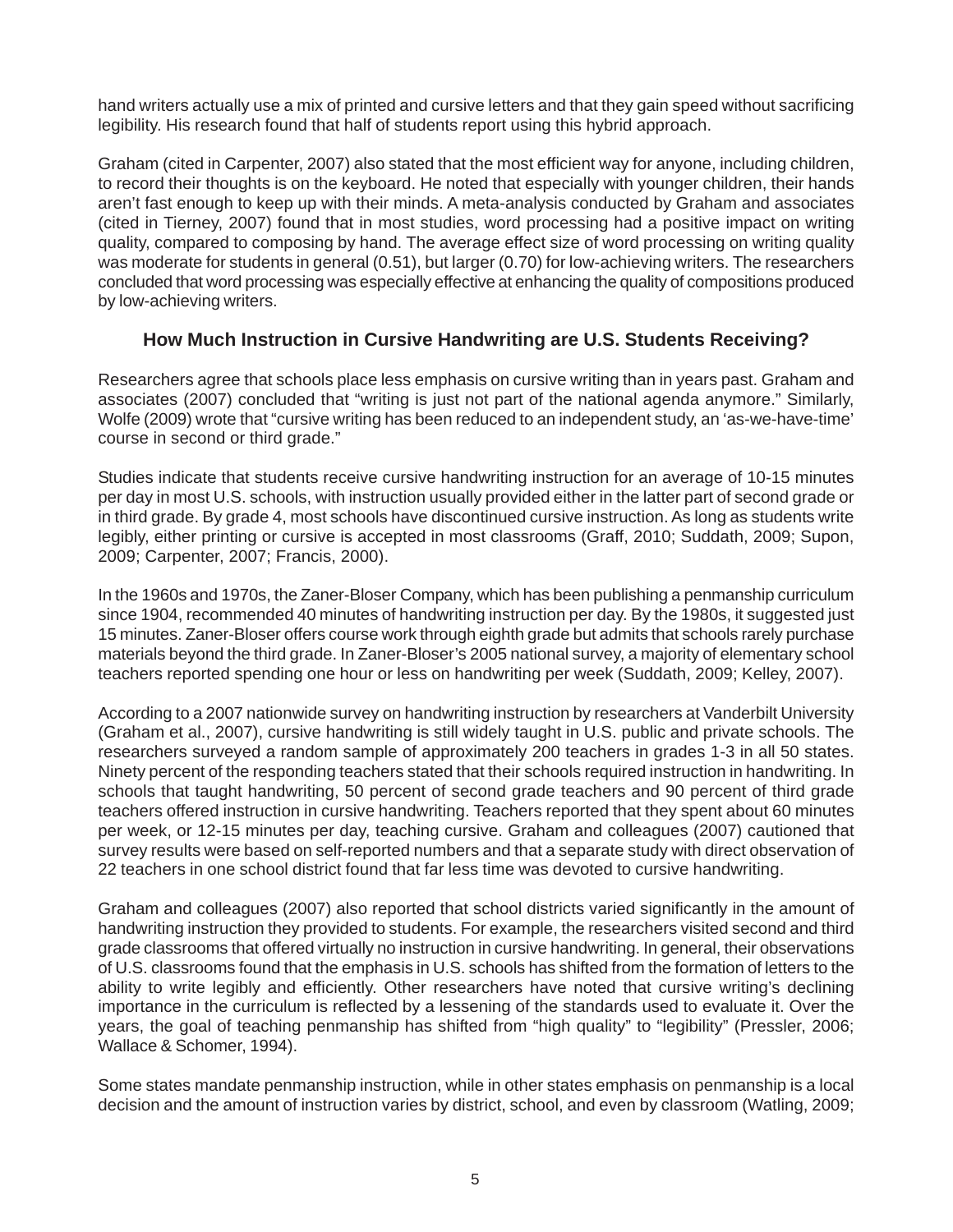Kratzig, 2008; Nix, 2008). Handwriting was reinstated into Florida's state standards in 2006, after educators became concerned that instruction in penmanship was disappearing from classrooms (Downs, 2009). According to Florida's Sunshine State Standards, third grade students must demonstrate beginning cursive writing skills, fourth grade students must demonstrate legible cursive writing skills, and fifth graders must demonstrate fluent and legible cursive writing skills (Florida Department of Education, 2010).

Although schools typically begin teaching cursive handwriting in the third grade, keyboarding often begins as early as first grade. In Texas, for example, the state's technology standards require kindergartners to be introduced to the keyboard; by the end of second grade, students should be able to produce documents at the keyboard, proofread, and correct errors. In Texas schools, keyboarding used to be taught in the seventh grade (Kratzig, 2008; Carpenter, 2007).

#### **Summary**

Cursive writing has been taught for over 300 years in U.S. schools and was once the principle way of communicating. Since the 1970s, however, its importance in the elementary school curriculum has diminished. The declining emphasis on cursive writing has been attributed to the increasing use of technology, the growing proportion of class time spent preparing for standardized tests, and the perception that the time students spend learning to write in cursive could be better spent on more meaningful educational content. Those advocating the inclusion of cursive handwriting in the elementary school curriculum maintain that tests completed in cursive writing receive higher scores than those completed in block lettering and that learning cursive handwriting helps develop students' reading, communication, and fine motor skills. They also note that without instruction in cursive writing, students won't be able to read documents such as the Declaration of Independence, thereby compromising the accuracy of future historical research.

Those espousing the elimination of cursive writing from the elementary school curriculum contend that it is irrelevant and obsolete and that the transition from manuscript to cursive writing interferes with the development of students' handwriting skills. Research findings on the potentially detrimental effects of transitioning from print to cursive have led some researchers to question the current system of learning two forms of writing and advocate instruction in only one handwriting style. Most experts agree that students' skill and fluency in handwriting is more important than the style of handwriting taught.

Surveys conducted to determine instructional practices in handwriting in elementary schools across the U.S. have found that most schools teach cursive handwriting in the latter part of second grade or in third grade. The majority of teachers report spending 12-15 minutes per day teaching cursive handwriting. However, school districts vary significantly in the amount of handwriting instruction they provide to students.

*All reports distributed by Research Services can be accessed at http://drs.dadeschools.net.*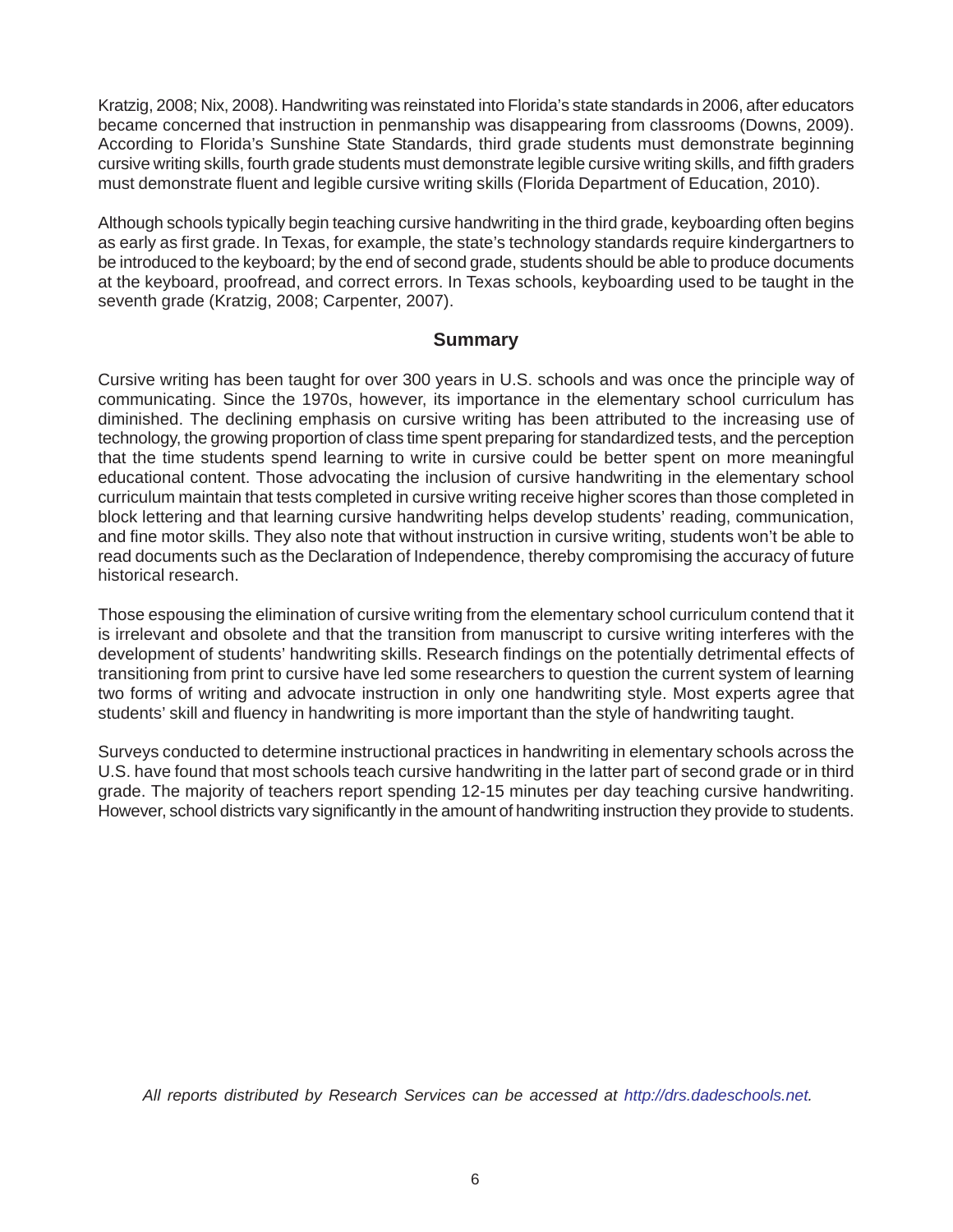#### **References**

Amandolare, S. (2009). Modern Curriculum Has Little Room for Cursive Handwriting. *Finding Dulcinea: Library of the Internet.* Retrieved from http://www.findingdulcinea.com/news/education/2009/jan/ Modern-Curriculum-Has-Little-Room-for-Cursive-Handwriting.html.

Amos, J.B. (2009). A Lost Art. *Education Week, 29*(5), 23.

- Blumenfeld, S.L. (1994). How Should We Teach Our Children to Write? *The Blumenfeld Education Letter, 9*(9) (Letter #97). Retrieved from http://www.howtotutor.com/cursive.htm.
- Breen, T. (2009). Some Schools Writing Off Cursive. *Chicago Tribune*, September 28, 2009.
- Caplan, J. (2007). Cause of Death: Sloppy Doctors. *Time Magazine,* January 15, 2007. Retrieved from http://www.time.com/time/health/article/0,8599,1578074,00.html.
- Carpenter, C. (2007). Is This the End of Cursive Writing? *The Christian Science Monitor*, November 14, 2007. Retrieved from http://www.csmonitor.com/2007/1114/p13s01-legn.html.
- Downs, M. (2009). Schools Debate: Is Cursive Writing Worth Teaching? *USA Today*, January 23, 2009.
- Florida Department of Education. (2010). *Florida Standards.* Retrieved from http://etc.usf.edu/flstandards/ index.html.
- Francis, R. (2000). Have Computers Forced Handwriting Out of the Picture? *Education World.* Retrieved from http://www.educationworld.com/a\_curr/curr241.shtml.
- Gordon, M. (2009). From Cursive to Cursor: The Death of Handwriting. *Education.com*. Retrieved from http://www.education.com/magazine/article/cursive-cursor-death-handwriting.
- Graff, A. (2010). Should Kids Be Taught Cursive Writing in School? *San Francisco Chronicle*, January 29, 2010.
- Graham, S. (2009). Want to Improve Children's Writing? Don't Neglect Their Handwriting. *American Educator,* Winter 2009-2010. Retrieved from http://archive.aft.org/pubs-reports/american\_educator/ issues/winter09\_10/graham.pdf.
- Graham, S., Harris, K.R., Mason, L., Fink-Chorzempa, B., Moran, S. & Saddler, B. (2007). How Do Primary Grade Teachers Teach Handwriting: A National Survey. *Reading and Writing, 21*(1-2), 49-69.
- Kelley, R. (2007). The Writing On The Wall. *Newsweek*, November 12, 2007. Retrieved from http:// www.newsweek.com/id/67956.
- Koenke, K. (1986). Handwriting Instruction: What Do We Know? *ERIC Digest.* ERIC Document Reproduction Service No. ED272923.
- Kratzig, S. (2008). Cursive Taking Back Seat in Schools, Including CCISD. *Corpus Christi Caller Times*, January 22, 2008.
- Lausch, S. (2009). Should Cursive Still Be Taught in Schools? *Associated Content,* January 26, 2009. Retrieved from http://www.associatedcontent.com/article/1422107/should\_cursive\_still\_be\_taught\_ in\_schools.html?cat=4.